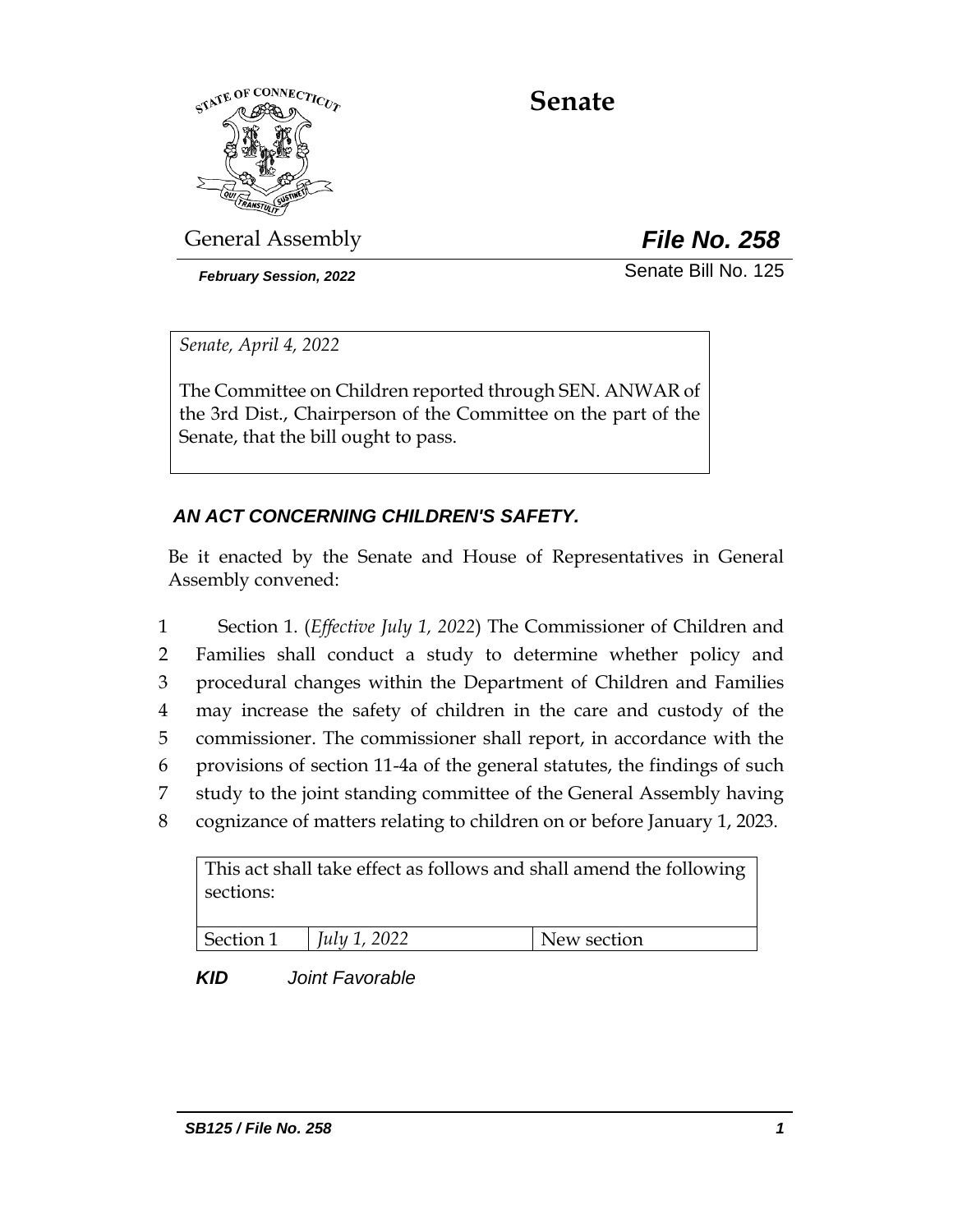*The following Fiscal Impact Statement and Bill Analysis are prepared for the benefit of the members of the General Assembly, solely for purposes of information, summarization and explanation and do not represent the intent of the General Assembly or either chamber thereof for any purpose. In general,*  fiscal impacts are based upon a variety of informational sources, including the analyst's professional *knowledge. Whenever applicable, agency data is consulted as part of the analysis, however final products do not necessarily reflect an assessment from any specific department.*

## *OFA Fiscal Note*

*State Impact:* None

*Municipal Impact:* None

#### *Explanation*

The bill requires the Department of Children and Families (DCF) to study whether policy and procedural changes within DCF may increase the safety of children in the care and custody of the department. This has no fiscal impact.

*The Out Years*

*State Impact:* None *Municipal Impact:* None